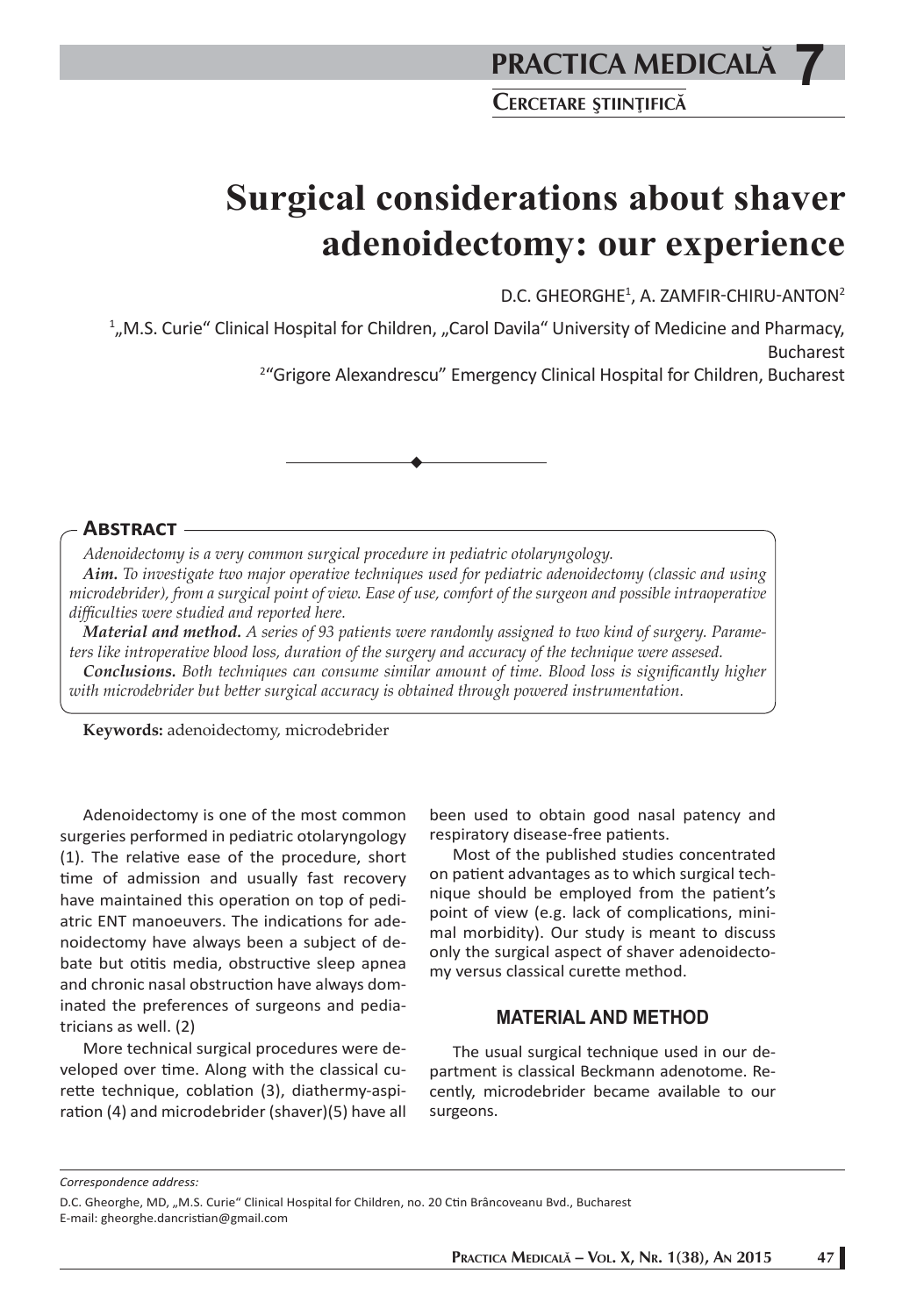From the patients admitted to the otolaryngology department of MS Curie Hospital, 93 have been enrolled in the study. 50 were operated using Beckmann adenotome and 43 by shaver method. Ethical approval was obtained from the hospital and informed consent from every parent of the patients involved.

There were no demographic criteria for enrollment of a patient into a group or the opposite. No clinical differencies were taken into consideration when deciding the use of coblation or classic technique. There were 40 girls and 53 boys in the study, aged 2.5 to 6 years old.

The adenoidectomy has been performed by only one surgeon in all cases. Parameters involved for study were:

- duration of the procedure;
- number of gauze used for each patient;
- time required to obtained full hemostasis (no visible blood flowing/woozing from the operative bed)
- operative wound appearance (from the surgeon's point of view).

To better appreciate the mentioned criteria, the surgeries were performed in the same operating theatre, with the same medical staff. The time necessary to operate was calculated from the first surgical maneuver to the beginning of hemostasis. Hemostasis included the time required for the surgeon to stop any visible bleeding from the operative wound, when any cutting intervention was finished. The gauze needed for haemostasis comes roughly in the same size/ shape and has been used as long as at least 80% of visible tissue was covered/ impregnated with blood. Operative wound was examined by inspection (eye view after velar retraction) and also by palpation. A score from 1 to 10 has been attributed to express the smoothness of the posterior wall of the rhinopharynx, the lack of "bumps" and possible lymphoid remnants around the Eustachian tubal openings. A final transnasal endoscopic exam, with a straight Hopkins rod was undertaken to appreciate for lymphoid remnants.

### **RESULTS**

The demographic data of the patients enrolled into our study is summarised in Table 1. There was no statistical difference between age of the two group of surgery (P=0.44, two-sample t-test). The mean age at surgery was 4.3-4.6 years, with range from 2 to 12 years old.

*TABLE 1. Demographic data of the patients* 

| Surgical technique | S.D.<br>Mean age |      | Range      |
|--------------------|------------------|------|------------|
| Curette            | 4.66 $v$         | 2.26 | $2 - 12$ v |
| . Shaver           | 4.34 $v$         | 1.56 | $2 - 8$ v  |
| Total              | 4.51v            | 1.96 | $2 - 12$ v |

Time needed for surgery showed a mean value of 4.79 min for curette (range from 2 to 9 min) technique and 5.58 min (range from 4 to 9 min) for microdebrider adenoidectomy. Although the difference is statistically significant (P=0.013, two-sample t-test) the absolute amount of time for performing the surgery seems similar. The measurements we obtained have been summarized in Table 2.

*TABLE 2. Obtained measurements*

|                      | Duration of | S.D.  | Range     |
|----------------------|-------------|-------|-----------|
|                      | surgery     |       |           |
| Beckman curette (50) | 4.79 min    | 1.523 | $2-9$ min |
| Shaver (43)          | 5.58 min    | 1.346 | $4-9$ min |

As we could notice in the OR, there has been a steep learning curve when shaver surgery was firstly performed in our department. Hence, the first operated cases were not included in this study. After proper training, the duration of powered adenoidectomy proved to be competitive with the classic method. Still, one may argue that a larger amount of time is necessary to prepare the instruments needed for adenoidectomy in case of powered surgery. We did not take that issue into account, considering the fenomenon of no surgical/ clinical significance.

The hemostasis instead proved more difficult after shaver adenoidectomy than after Beckmann technique. The time necessary to obtain full resolution of bleeding locally, was 12,5 min (range 8-17 min) for classic surgery and 17.44 min (range 14-23 min) for microdebrider. The difference is statistically significant (P=0.001, two-sample t-test). That fenomenon had a clear proof considering the number of gauze used each surgery. Data is shown in Table 3.

|--|--|--|--|

|                  | <b>Hemostasis</b><br>time | S.D.  | No of gauze<br>(pieces) |
|------------------|---------------------------|-------|-------------------------|
| Beckmann curette | 12.52 min                 | 2 1 2 | 2.96                    |
| Shaver           | 17.44 min                 | 2 1 7 | 8.5                     |

The wound, examined intraoperatively, at the end of surgery, showed a better, smoother palpable posterior wall of the rhinopharynx when microdebrider was used. No lymphoid remnants were detected both by palpation and